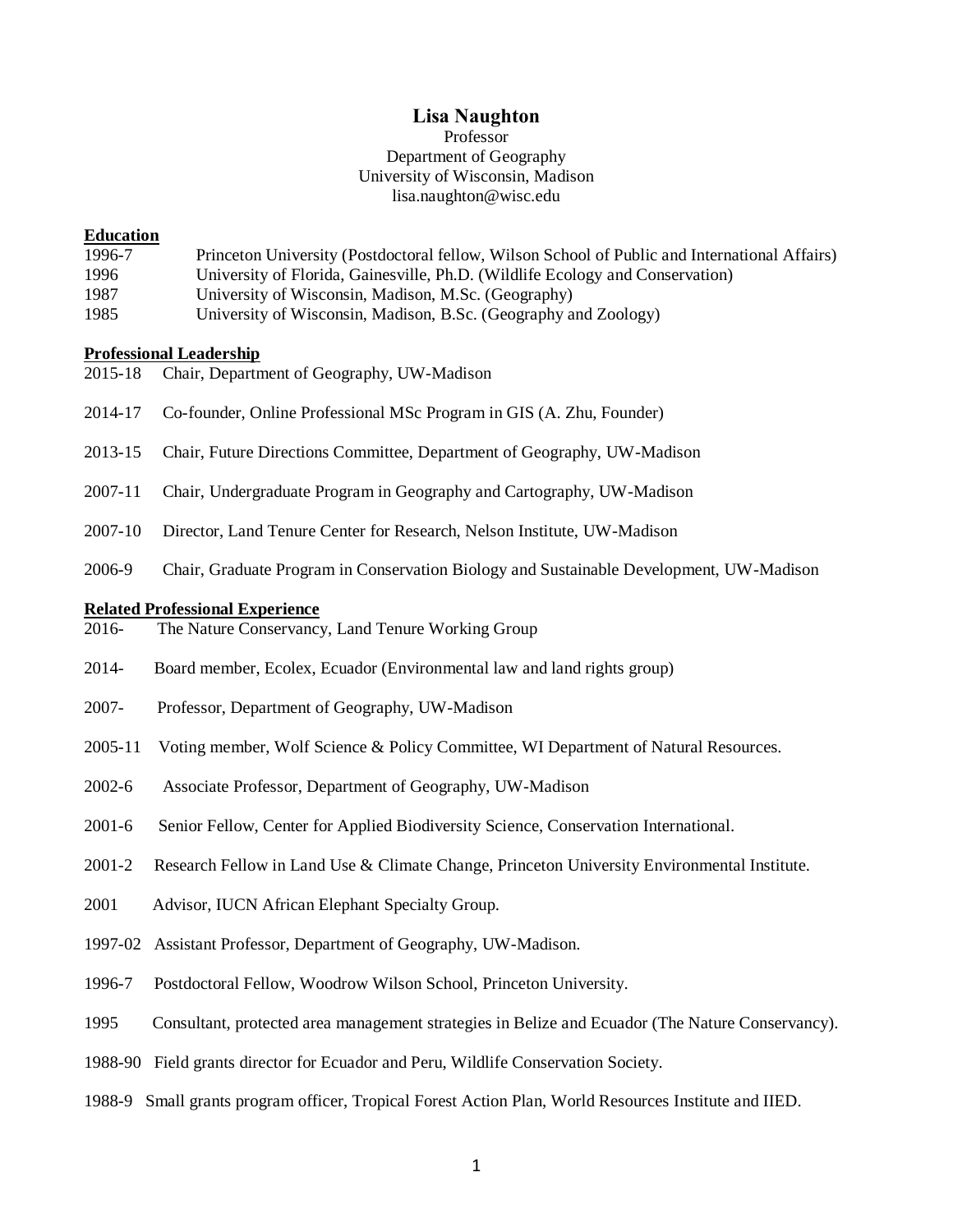### **Research and Training grants**

- 2018 EI + LACIS: \$15,000 Participatory conservation at Tambopata, Peru a teaching exercise
- 2018 IRIS: \$40,000 {Co-PI, A Treves} Wildlife recovery and community engagement at Akagera National Park, Rwanda
- 2017 CONICYT. \$150,000 {co-I, PI:E. Silva, UACh} Feral dogs & wildlife conservation in southern Chile
- 2015 Educational Innovation Award. \$10,000 {with grad student co-PIs, N. Kimambo and J. L'Roe}
- 2015 UW Madison Division of Continuing Studies. \$234,000 {A. Xhu lead author, for building online Prof. MSc program}
- 2015 Vilas Investigator Award, \$30,000 {for graduate student work in E. Africa}
- 2014 UW Graduate School Research Award, \$28,000 {for graduate student work in Ecuador}
- 2013 CALS International Programs. Science Internationalization Course Development Award. \$10,500
- 2012 Fulbright-IIE Research and Teaching Grant, Host: Universidad Austral, Validivia, Chile, \$29,000
- 2007-12 USAID. *Promoting Transformation by Linking Natural Resources, Economic Growth and Governance*. {PI for UW-Madison, Lead PI: D. Wilkie, WCS}. \$5 million total budget, UW portion \$719,115
- 2010 Corporación Andino de Fomento (CAF). *Seguridad en la Tenencia de la Tierra e Incentivos para la Conservación del Bosque en Paises Andinos*. {co-PI with M. Morales, Ecolex, L. Suárez, CI} \$58,000
- 2009 Government of Trinidad and Tobago. *Land management & sustainability training.* {co-Investigator, PI: S. Ventura, for LTC/UW-Madison} \$46,000
- 2009 WISELI. *Integrating geospatial and field-based science to assess biodiversity conservation: A special forum of women research leaders*. {PI for LTC/UW-Madison} \$4,800
- 2008-9 Conservation International. *Improving forest conservation and enabling access for rural poor to Payments for Ecosystem Services programs*. {PI for LTC/UW-Madison}. \$74,000
- 2006-10 NSF-IGERT: Vulnerability and Sustainability in Coupled Human-Natural Systems: An Integrative Traineeship in Sustainability and the Global Environment {1 of 7 co-I's, PI: J. Patz}, \$3.1 million
- 2007-8 Conservation International. *Envisioning climate change impacts for the Tropical Andes, Producing animated maps & video outreach.* (co-Investigator, PI: J. Williams for LTC/UW-Madison) \$22,000
- 2006-7 Fulbright-Hays Faculty Research Fellowship, *Protected Area Management in Ecuador.* \$35,000
- 2005 Center for Applied Biodiversity Science, Conservation International, Washington, D.C. *Human welfare and forest conservation around Kibale National Park, Uganda.* \$12,000
- 2005 Fulbright-IIE Research and Teaching Grant, Host: Makerere University, Kampala, Uganda, \$78,000
- 2005 Global Studies Program, UW Madison, *Transfrontier protected area management.* {w/ A. Treves} \$5,000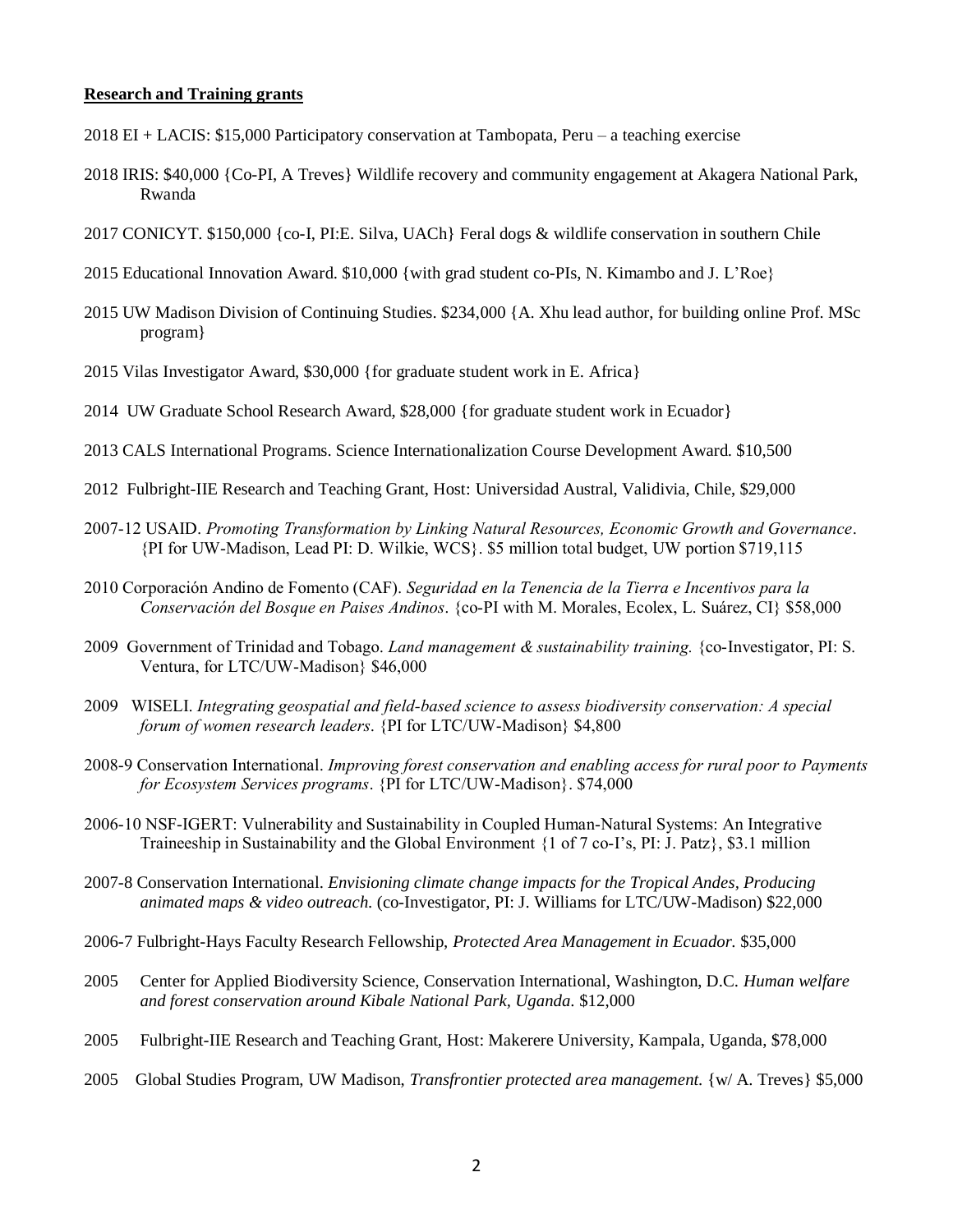#### **Research and Training Grants (cont.)**

- 2002-5 Center for Applied Biodiversity Science, Conservation International, Washington, D.C. *Land use and zoning in 16 Parks in Peru and Ecuador.* {co-PI with A. Bruner and K. Brandon} \$92,000
- 2000-5 Wildlife Conservation Society, *Living with wolves in the L. Superior Region.* {with A. Treves} \$65,000
- 2004 AAAS-Women's International Scientific Collaboration. *Fencing and land use change around protected forests in Kenya.* (with P. Kahumbu, Kenya Wildlife Service) \$7,500
- 2002 National Fish and Wildlife Foundation. *Paying for Tolerance? Compensation programs and other incentives for conserving endangered carnivores on private land.* (with A. Treves) \$26,000
- 2002 Environmental Defense. *Paying for Tolerance? Compensation programs and other incentives for conserving endangered carnivores on private land.* (with A. Treves) \$15,000
- 2001 Anne White Memorial Fund Research Grant, *Paying for Tolerance? Compensation programs and other incentives for conserving endangered carnivores on private land*. (with A. Treves) \$4,000
- 2000 UW System Research Grant, *Predicting and Mitigating Wolf Conflict* (with A. Treves) \$24,000
- 1999 Wildlife Conservation Society, *Wildlife management in agroecosystems, Tambopata, Peru* \$24,000
- 1999 Conservation International, W*ildlife management in agroecosystems, Tambopata, Peru* \$30,500
- 1998 NSF Grant #98-10144, *Forest access, decentralization and environmental change in Uganda* \$50,000
- 1997 UW-Madison, Graduate School, *Forest access and environmental change in western Uganda* \$14,000
- 1995 Fulbright-Hays Award for Doctoral Research, *Human-wildlife conflict in Uganda* \$34,000
- 1994 USAID-Makerere University Grant, *Uneasy neighbors: Farmers and Wildlife at Kibale, Uganda* \$10,000
- 1989 USAID *Sustainable Use of Biological Resources*, Ecuador. One of 3 lead authors of proposal \$1,500,000
- 1988 USAID *Field Research in Ecuadorean Cloud Forests* (co-PI with Luis Suárez, EcoCiencia) \$72,000.

#### **Selected Fellowships and Awards**

Nomination for Campus-level Women Faculty Mentoring Award, UW Madison 2017 Vilas Award for outstanding mentoring of graduate students, UW Madison 2015 Fulbright-IIE, Universidad Austral de Chile 2012-13 Fulbright-Hays Faculty Research Fellow, Ecuador 2006-7 Chancellor's Distinguished Teaching Award, UW-Madison 2005 Fulbright-IIE, Makerere University, Uganda 2005 Innovative Teaching Award, Nelson Institute for Environmental Studies, 2004 Lilly Teaching Fellow, UW-Madison, 1999-2000 MacArthur Postdoctoral Fellow in Environment and Security, Princeton University, 1996-97 American Association of University Women Fellowship, 1995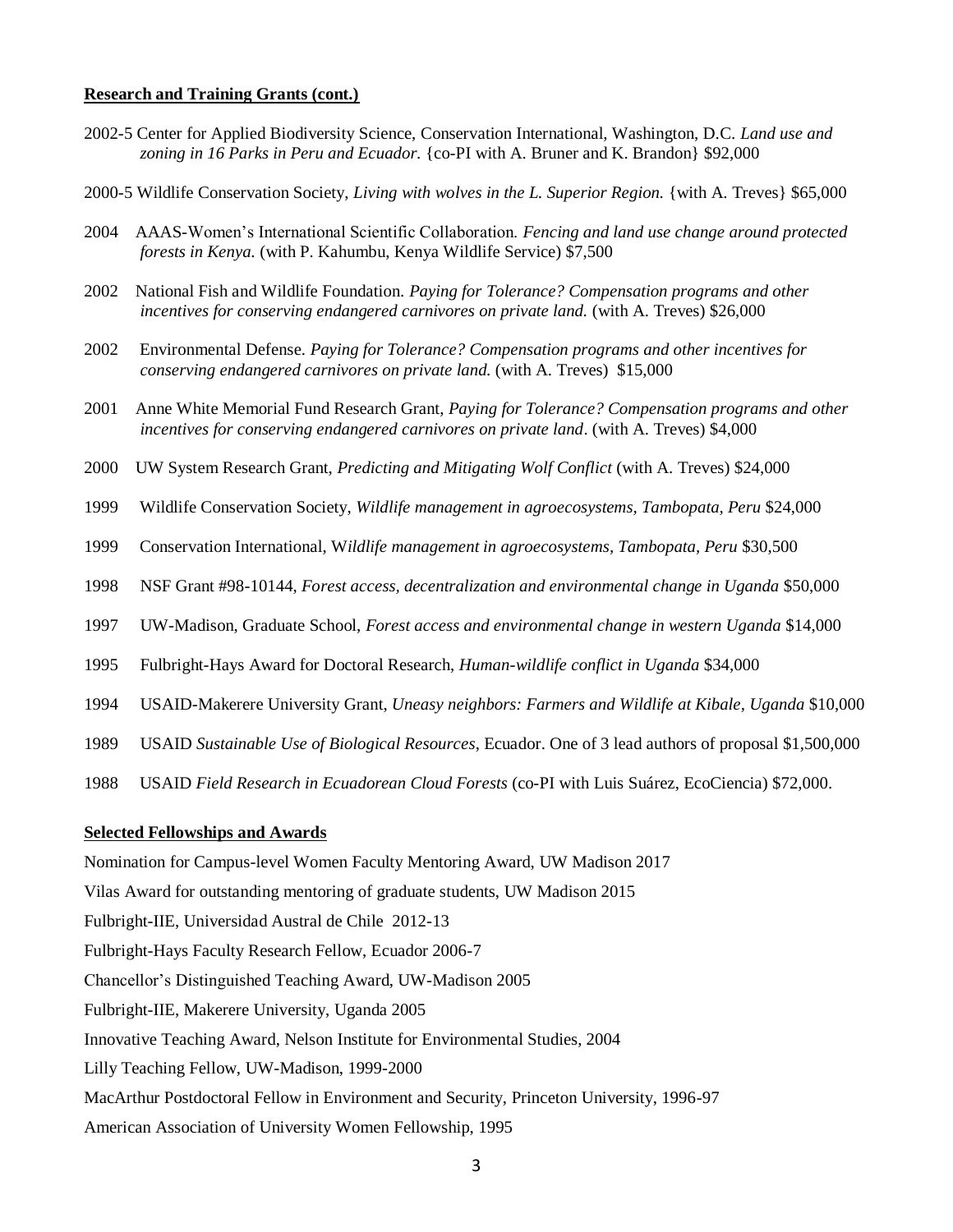## **Selected Fellowships and Awards (cont)**

Fulbright–Hays Fellowship Award for Doctoral Research, 1994

Tropical Conservation and Development Fellowship, UF-Gainesville, 1991–92

### **Teaching Interests**

Environmental conservation in developing countries; Protected areas and international biodiversity policy; Sociopolitical dimensions of wildlife conservation. Land tenure and property rights.

#### **Publications (\* =** published with student co-author)

- Masuda, Yuta et al (one of 8 authors) (in review) "How do practitioners characterize land tenure security?"
- Kelly, Alisson et al (one of 8 authors) (in review) "The Tenure Governance Index: Mapping national rule for tenure security"
- Kimambo, N. and **L Naughton-Treves**. (in review)*. "*Reforestation efforts around protected areas in Tanzania."
- \* Silva-Rodríguez, E., Acosta-Jammett, G., Villatoro, F., Stowhas, P., Ohrens, O. & **L. Naughton-Treves**, (in press). "Interacciones entre fauna silvestre y comunidades humanas en Chile". in Naturaleza en Sociedad. Eds. Cerda, C., Silva-Rodríguez, E. & C. Briceño. Ocho Libros Editores. Santiago, Chile.
- Robinson, B. et al (one of 17 co-authors). 2018*. "*Incorporating Land Tenure Security into Conservation" *Conservation Letters*: 11: 1-12.
- Robinson, B., Holland, M. and **L. Naughton-Treves**. 2017*.* "Community land titles alone will not protect forests. A response to Blackman et al". *Proc Natl Acad Sci*. 114: E5764-E5764.
- Holland, M., Jones, K., **Naughton-Treves**, **L**., Morales, M., Suárez, L. and J-L Freire. 2017*.* "Titling land to conserve forests and strengthen tenure security". *Global Environmental Change.* 44:27-38.
- \*L'Roe, J. and **L. Naughton-Treves**. 2017*."*Forest edges in Uganda: from refuge for the poor to zone of investment". *Forest Policy and Economics.* 84: 102-111
- Treves, A., Browne-Nunez, C., Hogberg, J., Karlsson Frank, J., **Naughton-Treves, L.,** Rust, N. and Z. Voyles. 2017*. "*Estimating poaching opportunity and potential". pp. 127-212 in Conservation Criminology. M. Gore editor. John Wiley & Sons, New York.
- \***Naughton-Treves, L.,** L'Roe, J., L'Roe, A. and A. Treves. 2017. "A long term comparison of local perceptions of crop raiding at Kibale National Park, Uganda". pp. 127-147 in Understanding Conflicts About Wildlife: A Biosocial Approach. K. Hill et al. (Eds) Berghahn Books, London.
- Jones, K., Holland, M. and **L. Naughton-Treves.** 2017*. "*Rewards for ecosystem services and deforestation in the Ecuadorian Amazon". *Environmental Conservation.* 44:56-65
- **\***Weisse, M and **L. Naughton-Treves**. 2016*. "*Conservation beyond park boundaries: the impact of buffer zones on deforestation and mining concessions in the Peruvian Amazon". *Environmental Management*: 1-15.
- \*Hogberg, J., Treves, A., Shaw, B., & **L. Naughton-Treves**. 2015*.* Changes in attitudes toward wolves before and after an inaugural public hunting and trapping season: early evidence from Wisconsin's wolf range. *Environmental Conservation*, 43:45-55.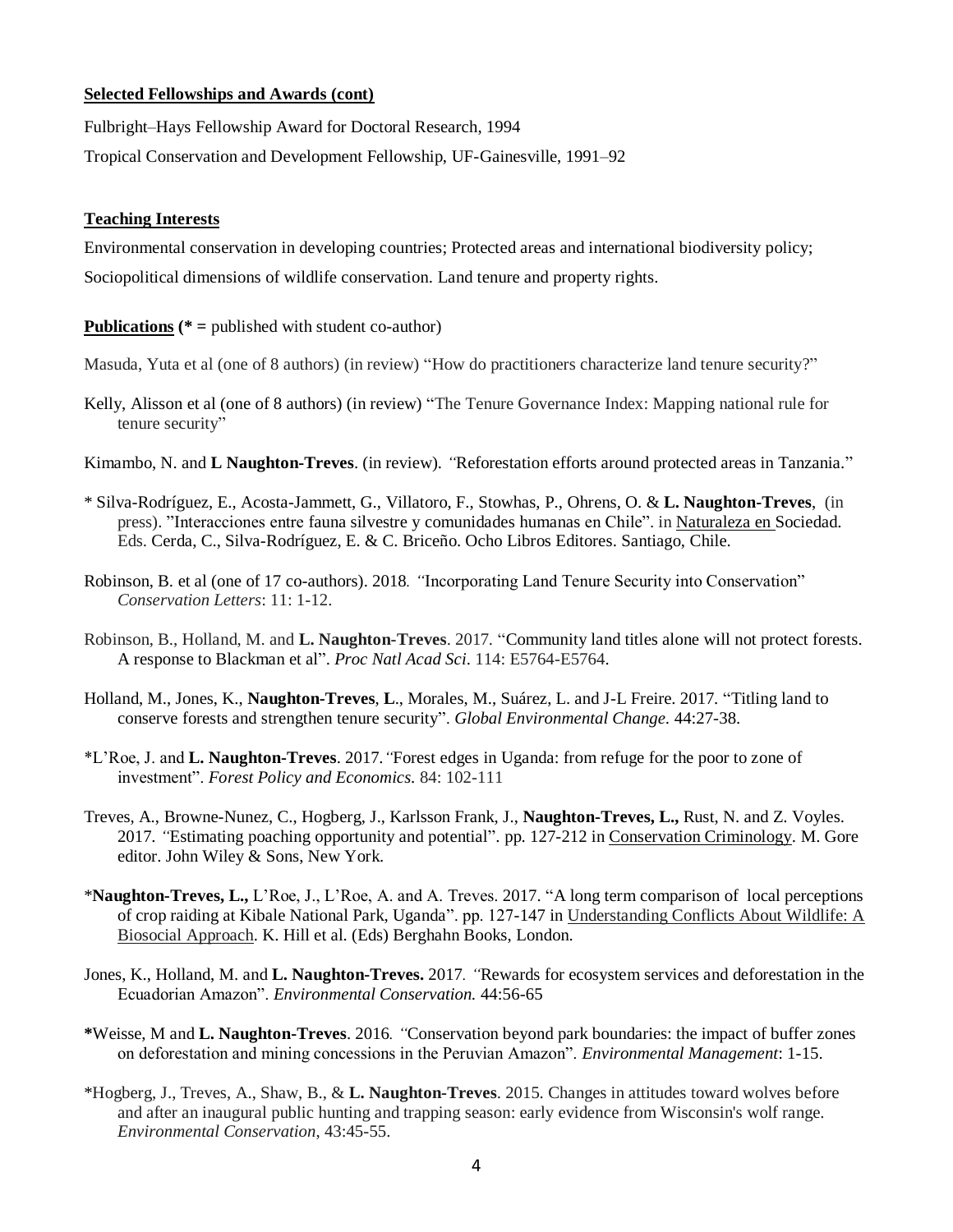- Naeem, S. et al. 2015*. (*co-author #26/40). "Get the Science Right when Paying for Nature's Services". Science. 347.6227: 1206-1207.
- \*Weisse, M. J., Omri, M., White, G., Roth, R. E., & **L. Naughton-Treves**. 2015. Who owns paradise? Using web mapping to enhance a geography course exercise about tropical forest conservation. J. of Maps, 11, 525-33.
- \*L'Roe, J. and **L. Naughton-Treves**. 2014*.* Effects of a conservation policy-induced income shock on forestdependent households in the Peruvian Amazon. Ecological Economics 97: 9 pp.
- \*Hazzah, L., Dolreny, S., **Naughton, L.**, Edwards, C., Mwebi, O. , Kearney, F. and L. Frank. 2014. "Participation and Payments: Efficacy of two lion conservation programs in Maasailand, Kenya"*.* Conservation Biology. 28(3):851-860.
- \*Robinson, B., M. Holland and **L. Naughton-Treves**. 2014*.* "Does secure land tenure save forests? A metaanalysis of the relationship between land tenure and tropical deforestation". Global Environmental Change. *29, 281-293.*
- \*Karanth, K., DeFries, R. **Naughton-Treves, L.** and A. Gopalaswamy. 2013. "Living with Wildlife and Mitigating Conflicts around Three Indian Protected Areas". Environmental Management. 52(6): 1320-1332.
- \*Treves, A., **Naughton-Treves, L.** and V. Shelley. 2013*.* "Longitudinal analysis of attitudes toward wolves" Conservation Biology. 27(2): 315-323.
- \***Naughton-Treves, L.** and K. Wendland. 2013*.* "Land Tenure and Tropical Forest Carbon Management" World Development. *DOI* 10.1016/j.worlddev.2013.01.010
- \*Holland, M., de Koning, F, Morales, M, **Naughton-Treves, L.,** Robinson, B. and L. Suárez**.** 2013*.* **"**Complex tenure and deforestation: implications for conservation incentives in the Ecuadorian Amazon". World Development. *DOI* 10.1016/j.worlddev.2013.01.012
- \*Jackson, M. and **L. Naughton-Treves**. 2012*.* "Eco-bursaries as incentives for conservation around Arabuko-Sokoke Forest, Kenya". Environmental Conservation. 39 (4): 347-356.
- **Naughton-Treves, L.,** Alix-Garcia, J. and C. Chapman. 2012*.* "Land tenure issues in tropical forest: whom to pay for carbon offsets?" in Falque, M. and H. Lamotte (eds). Biodiversity, Property Rights, Economics and the Environment. Conference proceedings. Bruylant Publishers.
- **Naughton-Treves, L.** 2012. "Participatory Zoning to Balance Conservation and Development in Protected Areas" pp. 235-252 in J. Ingram et al eds. Th e Application of Ecology in Development Solutions. Springer Press, New York.
- \***Naughton-Treves, L.** and C. Day. eds. 2012. Lessons about Land Tenure, Forest Governance and REDD+.Case Studies from Africa, Asia and Latin America. Madison, Wisconsin: UW-Madison Land Tenure Center. USAID www.rmportal.net/landtenureforestsworkshop
- \*Day, C. and **L. Naughton-Treves.** 2012. "Introduction: Early Efforts to Secure Land Tenure within Forest Carbon Management Projects" Chpt. 1 in Lessons about Land Tenure, Forest Governance and REDD+.Case Studies from Africa, Asia and Latin America. Madison, Wisconsin: UW-Madison Land Tenure Center.
- Lastarria, S., Morales, M., **Naughton-Treves, L**. and L. Suárez. 2012. Efforts to secure indigenous communal land rights in NW Ecuador. Chpt 10 in Lessons about Land Tenure, […]. UW-Madison Land Tenure Center.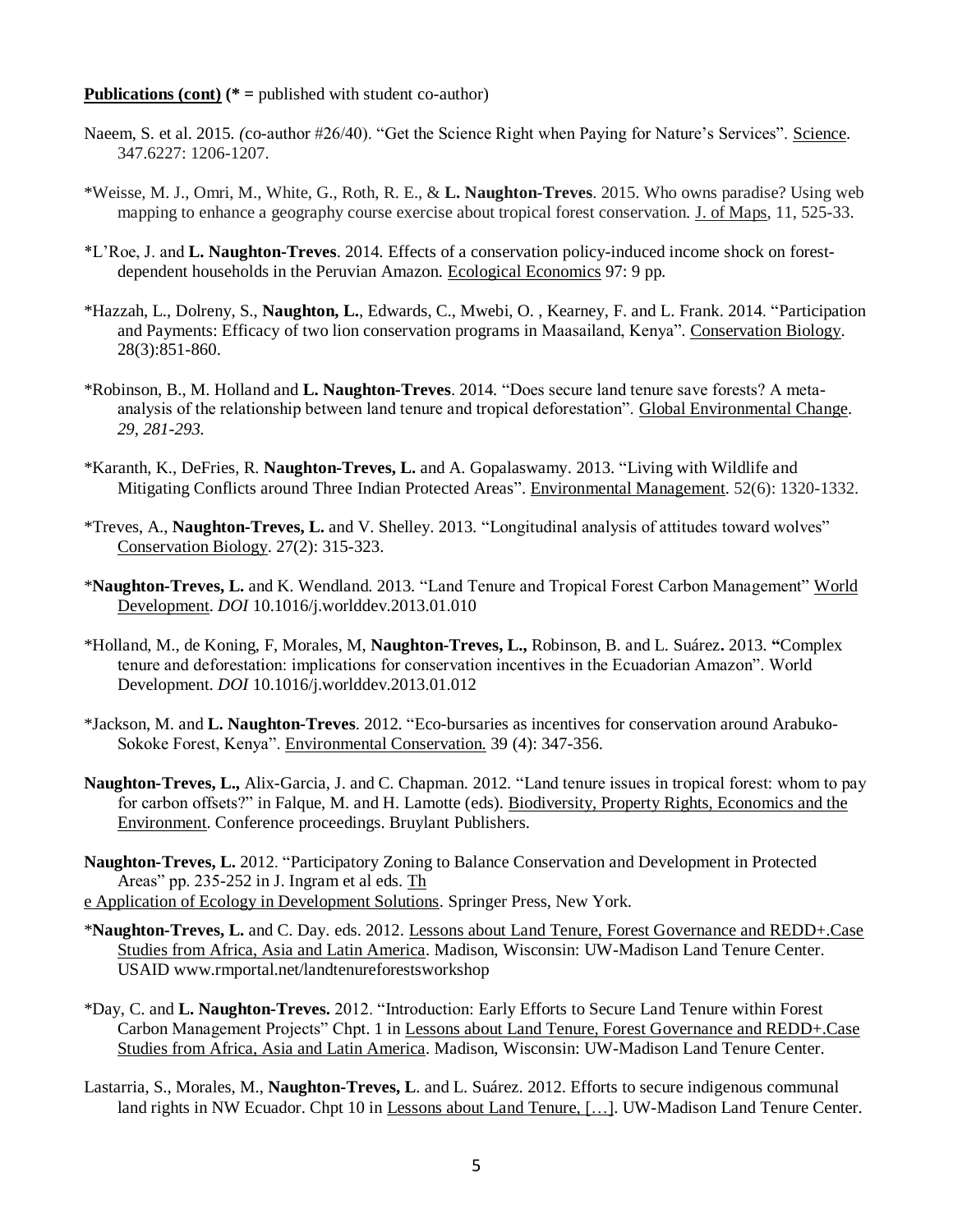- \*Robinson, B., M. Holland and **L. Naughton-Treves**. 2011 "Does secure land tenure save forests? A review of the relationship between land tenure and tropical deforestation". Working paper CGIAR/IFRI. http://ccafs.cgiar.org/news/pro-poor-mitigation/climate-changeemissions-and-livelihoods-forest-farmfrontier
- **Naughton-Treves, L.,** Chapman, C. and J. Alix-Garcia. 2011. "Parks and Poverty: Lessons from a decade of forest loss and economic growth around Kibale National Park, Uganda". Proc of Natl Academy of Science. 108(34): 13919–13924.
- \*Shelley, V., A. Treves and **L. Naughton-Treves**. 2011. "Attitudes to Wolves and Wolf Policy among Ojibwe Tribal Members and Non-tribal Residents of Wisconsin's Wolf Range". Human Dimensions of Wildlife.16(6): 397-413.
- \*Bruce, J., K. Wendland and **L. Naughton-Treves**. 2010. "Whom to pay? Key Concepts and Terms regarding Tenure and Property Rights in Payment-based Forest Ecosystem Conservation." Land Tenure Center Policy Brief 15. http://www.nelson.wisc.edu/ltc/
- Morales, M., **Naughton-Treves, L.** and L. Suárez (Eds). 2010. Seguridad en la tenencia de la tierra e incentives para la conservación de bosques. Quito-Ecuador: Publicaciones ECOLEX. 95 pp.
- \*Agarwala, M., **Naughton-Treves, L.**, Sumar, S. and A. Treves. 2010. "Paying for wolves in Solapur, India and Wisconsin, USA: The politics and practice of compensation". Biodiversity Conservation. 143:2945-55.
- \*Wendland, K., **Naughton-Treves, L.**, Suárez, L. and Suyanto. 2010."Rewards for Ecosystem Services and Land Tenure: Lessons from Ecuador and Indonesia". Mountain Research Forum. Vol X:19-22.
- Treves, A., Jurewicz, R., **Naughton-Treves, L.** and D. Wilcove. 2009*.* **"**The Price of Tolerance: Wolf Damage Payments After Recovery". Biodiversity and Conservation. 18:4003–4021
- **Naughton-Treves, L**. 2009. "Planificación colaborativa para uso del suelo: Zonificación para la conservación y desarrollo en áreas protegidas". Land Tenure Center Policy Brief 4. http://www.nelson.wisc.edu/ltc/
- **Naughton-Treves, L.,** Chapman, C. and D. Kammen. 2007. "Burning Biodiversity: Commerical and subsistence use of woody biomass in western Uganda", Biological Conservation. 134:232-241.
- **Naughton-Treves, L.** 2007*.* "Are national parks 'poverty traps'? A longitudinal analysis of forest conditions and human welfare at Kibale Forest National Park, Uganda, 1995-2005". Redford, Kent H., and Eva Fearn, eds. 2007. WCS Working Paper No. 32. New York: Wildlife Conservation Society.
- **\*Naughton-Treves, L.**, et al. 2006*.* "Expanding protected areas & incorporating human resource use: A study of 15 parks in Ecuador and Peru" Sustainability:Science, Practice, & Policy*.*2:13 pp. http://ejournal.nbii.org/
- Treves, A., Wallace, R., **Naughton-Treves**, L. and A. Morales. 2006*.* "Co-managing human-wildlife conflicts: A review." Human Dimensions of Wildlife. 11(6): 383-396.
- **\*Naughton-Treves, L**., Holland, M. & K. Brandon. 2005. "The Role of Protected Areas in Conserving Biodiversity and Sustaining Local Livelihoods" Annual Review of Environment and Resources.30:219-52.
- \*Chiyo, P.I., Cochrane, E.P., **Naughton-Treves, L**. and G.I. Basuta. 2005*.* "Temporal patterns in crop raiding by elephants." African Journal of Ecology. 43:48-55.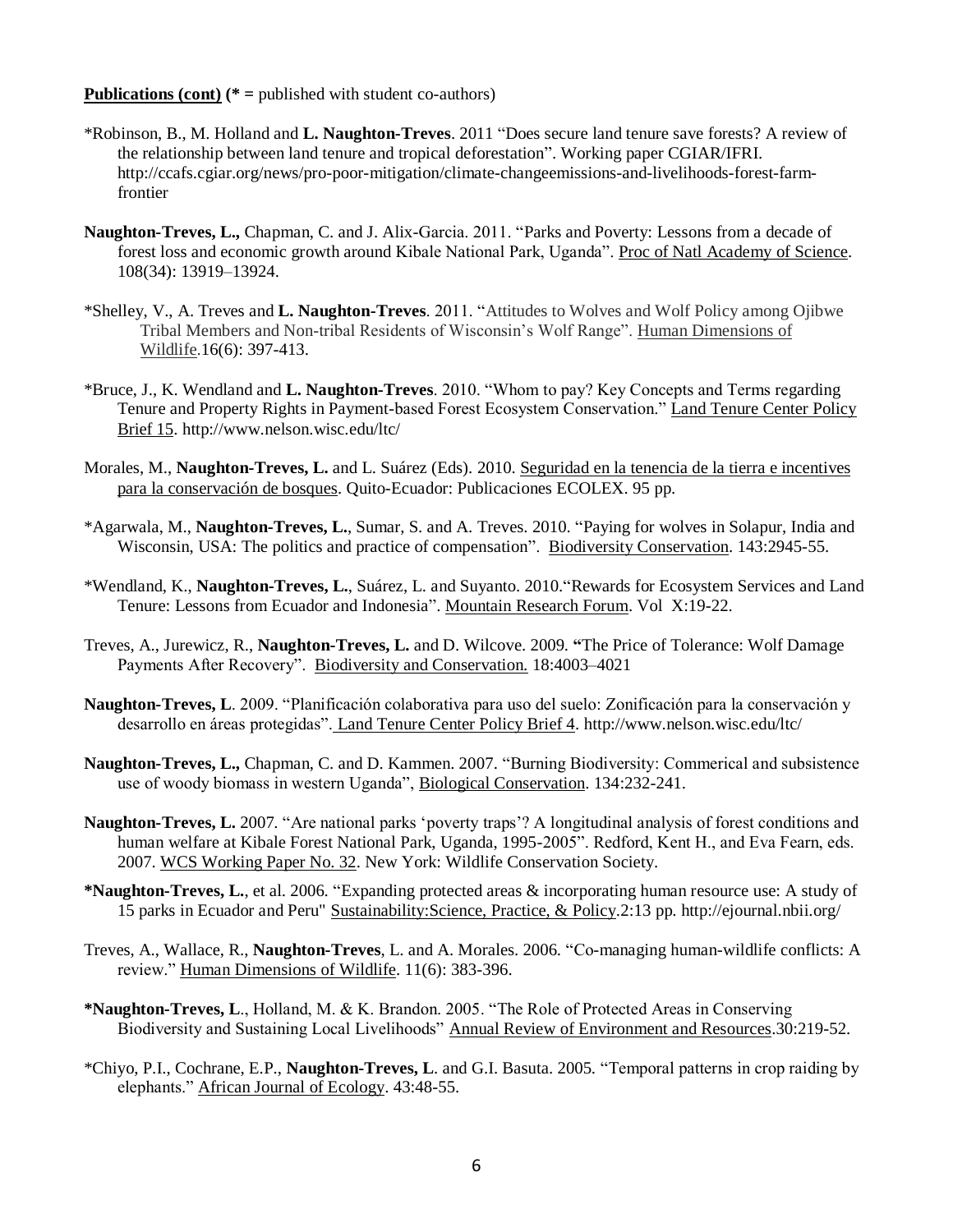- **Naughton-Treves, L.,** and A. Treves. 2005*.* "Socio-ecological factors shaping local attitudes to wildlife in rural Africa", pp. 253-277 in Woodroffe, R. et al. (eds) People and Wildlife: Conflict and Coexistance. Cambridge University Press.
- Treves, A. and **L. Naughton-Treves**. 2005*.* "Evaluating Lethal Contol in the Management of Human-Wildlife Conflict", pp. 86-106 in Woodroffe, R. et al. (eds) People and Wildlife: Conflict and Coexistance. Cambridge University Press.
- **Naughton-Treves, L.** and N. Salafsky. 2004. "Wildlife conservation in agroforestry buffer zones: Opportunity and conflict." pp. 319-345 in G. Schroth, et. al (eds), Agroforestry and Biodiversity Conservation in Tropical Landscapes. Island Press.
- **Naughton-Treves, L.** 2004*. "*Deforestation and carbon emissions at tropical frontiers: A case study from the Peruvian Amazon" World Development. 32:173-190.
- Chapman, C., Chapman, L.J., **Naughton-Treves, L.**, Lawes, M.J., and L.R. McDowell. 2004. Predicting folivorous primate abundance: Validation of a nutrition model. American Journal of Primatology. 62:55-69.
- \*Treves, A., **Naughton-Treves, L.**, Harper, E., Mladenoff, D., Rose, R., Sickley, T. and A. Wydeven. 2004*.*  "Predicting human-carnivore conflict: A spatial model based on 25 years of wolf predation on livestock" Conservation Biology. 18:114-125.
- Chapman, C.A., M.J. Lawes, **L. Naughton-Treves**, and T.R. Gillespie. 2003*. "*Primate survival in communityowned forest fragments: Are metapopulation models useful amidst intensive use?" in L.K. Marsh, editor, Primate Ecology and Conservation. Kluwer Academic /Plenum Publishers, New York. pp. 63-78.
- **\*Naughton-Treves, L.**, et al. 2003*. "*Wildlife survival beyond park boundaries: The impact of slash-and-burn agriculture and hunting on mammals in Tambopata, Peru" Conservation Biology. 17:1106-1117.
- \*Alvarez, N. and **L. Naughton-Treves.** 2003*.* "Linking national agrarian policy to deforestation in the Peruvian Amazon: A case study of Tambopata, 1986-1997" Ambio. 23:269-274.
- \*Grossberg, R., Treves, A. and **L. Naughton-Treves.** 2003. *"*The incidental ecotourist Measuring visitor impacts on endangered howler monkeys inhabiting an archaeological site in Belize" Environmental Conservation. 30(1):40-51.
- **\*Naughton-Treves, L.**, Grossberg, R. and A. Treves. 2003. "Paying for tolerance? The impact of livestock depredation and compensation payments on rural citizens' atttiudes toward wolves" Conservation Biology. 17(6):1500-1511.
- **Naughton-Treves, L.** 2002. "Wild animals in the garden: Conserving wildlife in Amazonian agroecosystems." Annals of the Association of American Geographers. 92(3):488-506.
- **Naughton-Treves, L**. and C. Chapman. 2002. "Fuelwood resources on fallow land in East Africa." Journal of Sustainable Forestry. 14:19-32.
- \*Treves, A., Jurewicz, R., **Naughton-Treves, L.**, Rose, R., Willging, R., and A. Wydeven. 2002. "Wolf depredation on domestic animals in Wisconsin, 1976-2000" Wildlife Society Bulletin. 30(1):231-241.
- \*Archabald, K. and **L. Naughton-Treves**. 2001. "Tourism revenue sharing around national parks in western Uganda: Early efforts to identify and reward local communities." Environmental Conservation. 23:135-149.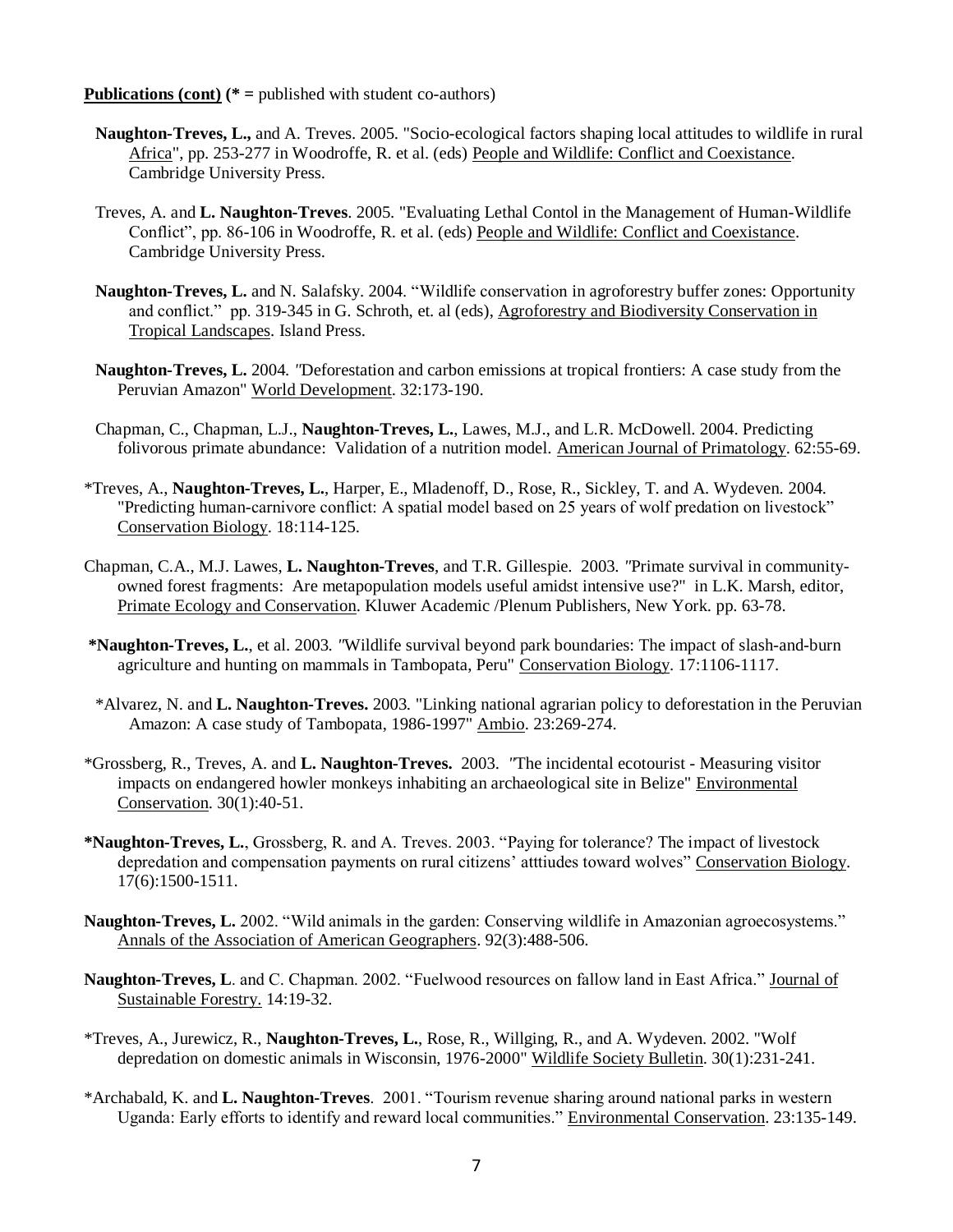- Weber, W., Vedder, A., White, L. and **L. Naughton-Treves**, editors. 2001. African Rainforest Ecology and Conservation. New Haven: Yale University Press.
- **Naughton-Treves, L.** and W. Weber. 2001."Human dimensions of the African Rainforest." pp. 30-43 in W. Weber, *et al.* (eds). African Rain Forest Ecology and Conservation. New Haven: Yale University Press.
- Vedder, A., **Naughton-Treves, L.,** Plumptre, A., Mubalama, L., Rutagarama, E. and W. Weber. 2001. "Conflict and conservation in the African Rain Forest." pp. 557-562 in W. Weber *et al.* (eds). African Rain Forest Ecology and Conservation. New Haven: Yale University Press.
- **Naughton-Treves, L.** and W. Weber. 2001."Human dimensions of the African Rainforest." pp. 30-43 in W. Weber *et al.* (eds). African Rain Forest Ecology and Conservation. New Haven: Yale University Press.
- **Naughton-Treves, L.** 2001. "Farmers, wildlife, and the forest fringe." pp. 369-384 in W. Weber *et al* (eds). African Rain Forest Ecology and Conservation. New Haven: Yale University Press.
- **\*Naughton-Treves**, **L.**, A., Rose, R. and A. Treves. 2000. "Human-elephant conflict in Africa: A review of the literature and case studies from Cameroon and Uganda." Publication Series of the African Elephant Specialty Group. IUCN. 80pp **<http://iucn.org/themes/ssc/sgs/afesg/hec/pdfs/hecugcarev.pdf>**
- Treves, A. and **L. Naughton-Treves**. 1999. "Risk and opportunity for humans coexisting with large carnivores." Journal of Human Evolution. 36:275-282.
- **Naughton-Treves, L.** 1999. "Whose animals? A history of property rights to wildlife in Toro, Western Uganda." Land Degradation and Development. 10:309-326.
- **Naughton-Treves, L.** (editor) 1999. "Fighting in the Forest: Biodiversity Conservation Amidst Violent Conflict." Discussion Paper. Conservation and Development Forum, Ford Foundation.
- Wallace, A. and **L. Naughton-Treves**. 1998. "Rio Bravo Reserve, Belize." pp. 217-247 in K. Brandon et al. Parks in Peril: People, Politics, and Protected Areas in Latin America. Washington, DC: Island Press.
- Fiallo, E. and **L. Naughton-Treves**. 1998. "Machalilla National Park, Ecuador." pp. 248-285 in K. Brandon et al. Parks in Peril: People, Politics, and Protected Areas in Latin America. Washington, DC: Island Press.
- Tello, B., E. Fiallo, and **L. Naughton-Treves**. 1998. "Podocarpus National Park, Ecuador." pp. 286-321 in K. Brandon, et al. People, Politics, and Protected Areas in Latin America. Washington, DC: Island Press.
- **Naughton-Treves, L.** 1998. "Predicting patterns of crop damage by wildlife around Kibale National Park, Uganda." Conservation Biology. 12:156-168.
- **Naughton-Treves, L**., Treves, A., C. Chapman, and R. Wrangham. 1998. "Temporal patterns of crop-raiding by primates: Linking food availability in croplands and adjacent forest." J. of Applied Ecology. 35:596-606.
- **Naughton-Treves, L.** 1998. "Conserving wildlife in hostile, changing landscapes" REVIEW of D. Western's *In the Dust of Kilimanjaro*. Conservation Biology. 12(6):1424-1425.
- Treves, A. and **L. Naughton-Treves**. 1997. "Case study of a chimpanzee recovered from poachers and temporarily released with wild conspecifics." Primates. 38:315-324.
- **Naughton-Treves, L.** 1997. "Farming the forest edge. Vulnerable places and people around Kibale National Park, Uganda," Geographical Review. 87:27-46.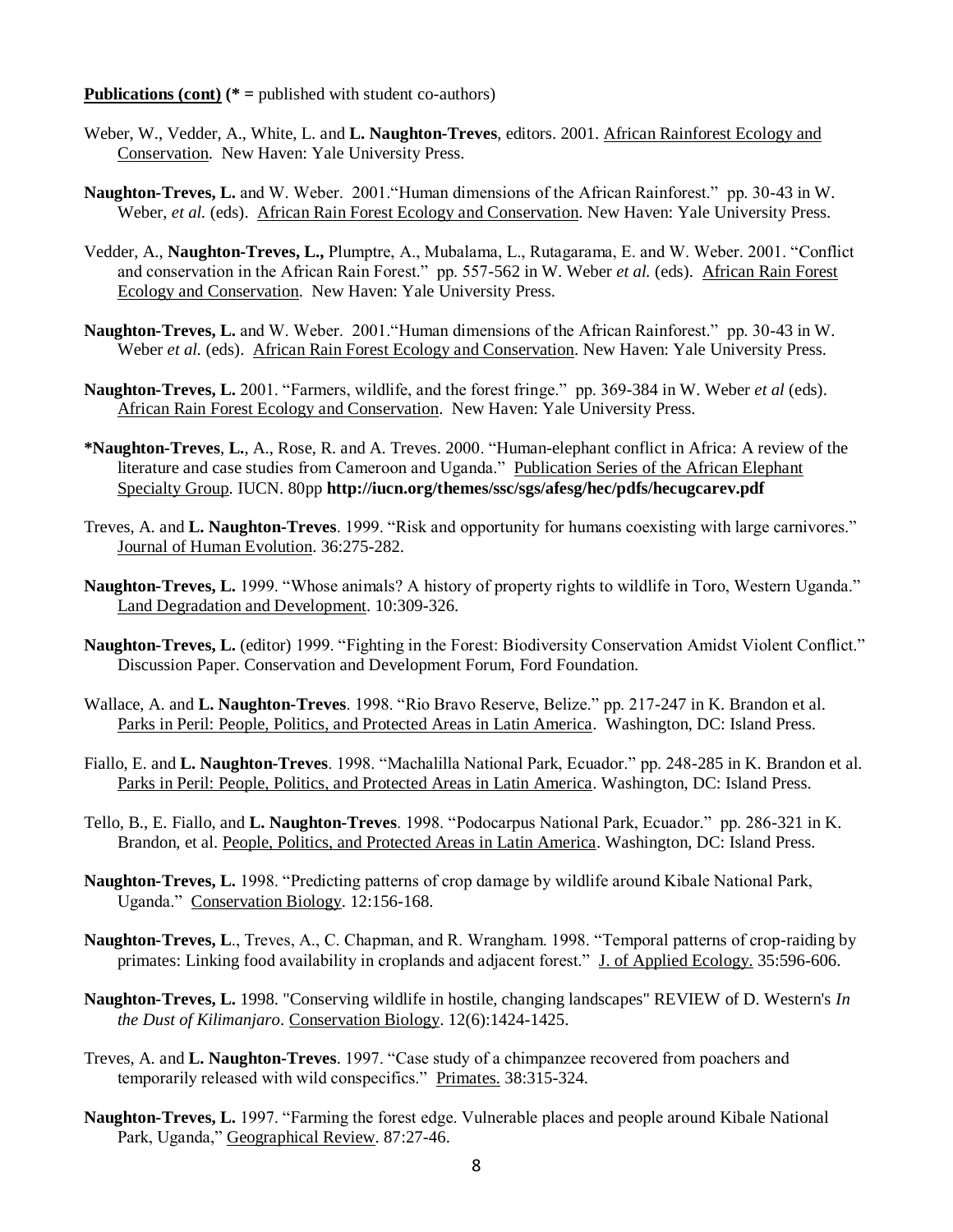- **Naughton-Treves, L.** 1997. REVIEW of Fairhead, J. and M. Leach's *Misreading the African Landscape*. Common Property Resource Digest. Sept:15-17.
- **Naughton, L**. and E. Young. 1996. "Geography and the study of the human transformation of the biosphere." pp. 97-119 in S. Karakashian and J. Collet (eds), Greening the College Curriculum: A Guide to Environmental Studies in the Liberal Arts. Washington, DC: Island Press.
- **Naughton, L**. and S. Sanderson. 1995. "Property, politics and wildlife conservation." World Development. 23:1265-1275.
- **Naughton, L**. 1994. "Conservation vs. gold mining in Corcovado National Park, Costa Rica: Land use conflicts at wilderness frontiers," Yearbook of Conference of Latin Americanist Geographers. 19: 47-55.

#### **Invited lectures and presentations (selected list)**

- 2018 Forest-friendly titling? Lessons from Ecuador. Princeton University
- 2017 *Paying for Forest Conservation around Protected Areas, Lessons from Ecuador*. Plenary Speaker, Texas A&M University.
- 2016 *Paying for Ecosystem Services amid Uncertain Tenure, Lessons from Ecuador*. Yale University.
- 2015 *Whose wolves? Post-recovery conservation in Wisconsin*. Lawrence University.
- 2014 *Land tenure and land use change around Kibale National Park* Univ. Puerto Rico Rio Piedras
- 2014 *Whose wolves? Post-recovery conservation in Wisconsin*. Evenstad University, Norway.
- 2013 *Whose wolves? Post-recovery conservation in Wisconsin*. University of Helsinki, the Finnish Game and Fisheries Research Instutute, Helsinki, and Univ. of E. Finland, Joensuu.
- 2013 *Public opinion on wolf recovery in WI, 10 year Trends.* DNR Wolf Advisory Committee, Wausau, WI.
- 2012 *¿Por qué tan pocas?Reflecciones sobre el avance de mujeres en carreras académicas.* Dept. de Recursos Naturales y la Conservación. Univ Austral de Chile, Valdivia, Chile.
- 2012 Panelist. *Land Tenure as a Critical Element to Address Climate Change*. World Bank Annual Conference on Land and Poverty. Washington, D.C.
- 2012 Plenary speaker. *La tenencia de la tierra y la deforestación en el Ecuador*. Ministry of the Environment, Government of Ecuador. Quito, Ecuador.
- 2011 Seminar. *Parks and Poverty: Lessons from a decade of forest loss and economic growth around Kibale National Park, Uganda*. Princeton Environmental Institute. Princeton Univ. Princeton, NJ.
- 2011 *Does Secure Tenure favor Forest Conservation?* IFRI-CCAFS-IFPRI-RRI meeting on Carbon and Livelihood outcomes on the Forest-Farm Frontier. Washington, D.C.
- 2010 *Promising trends in interdisciplinary research on tropical forests & livelihoods.* UF-Gainesville.
- 2010 *Forest Carbon Offsets–Whom to Pay?*Droits de Propriete et Environnement. Aix-en-Provence, France.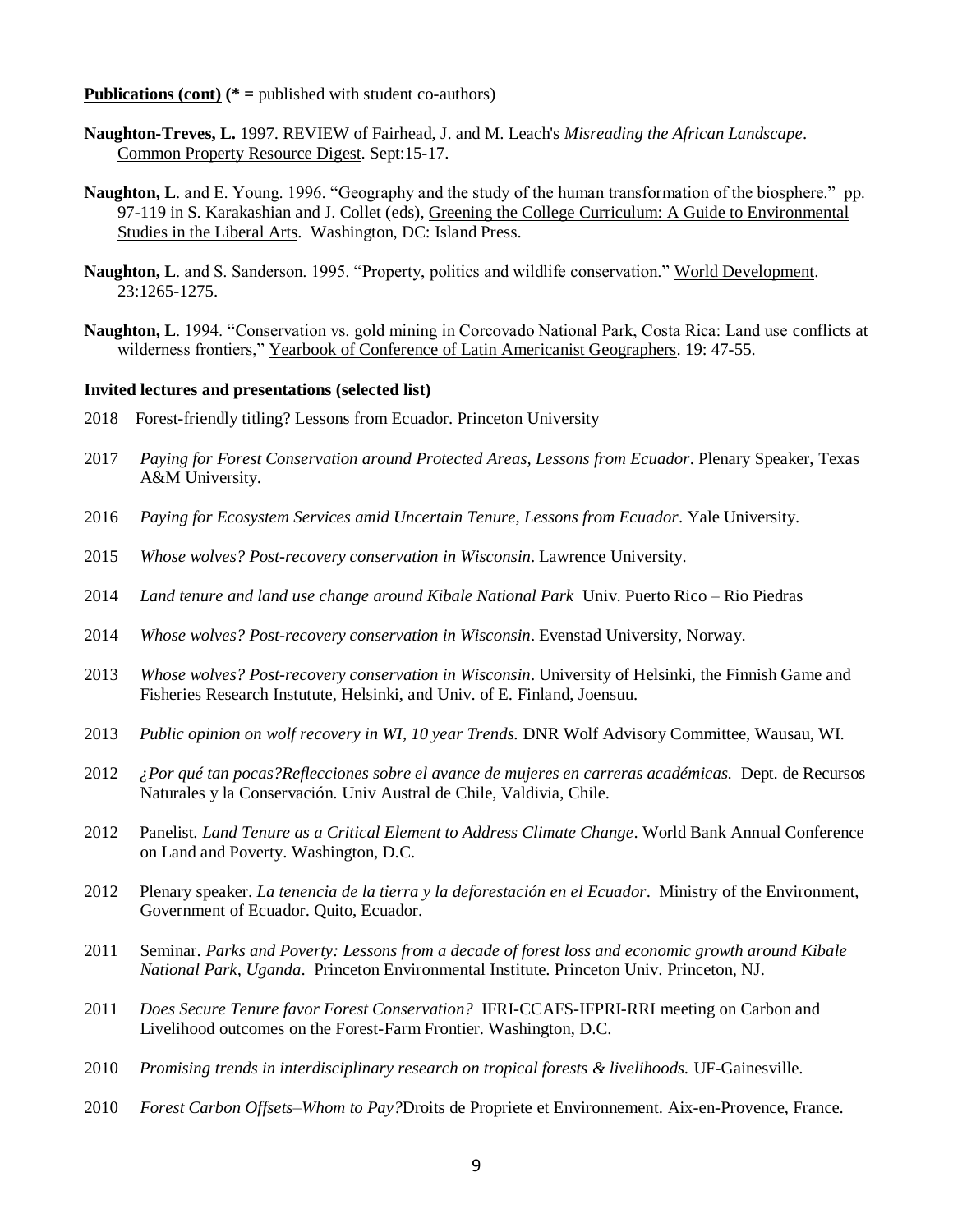#### **Invited lectures and presentations (selected list)**

- 2010 *Seguridad en la tenencia de la tierra e incentives para la conservación de bosques.* Ministry of Environment, Govt. of Ecuador. Quito, Ecuador.
- 2009 *Deforestation in W. Uganda: Biodiversity and Livelihood Concerns*. African Studies, UF-Gainesville.
- 2008 *Just how bad is human-wildlife conflict? Guidelines for designing interdisciplinary research*. Indo-US Bilateral Workshop: Geospatial Technology, Wildlife Conservation, and Community. Jodhpur, India.
- 2008 *Designing interdisciplinary research on Human-Wildlife Interactions.* Pathways to Success: Integrating Human Dimensions to Fish and Wildlife Management Conference. Estes Park, Colorado.
- 2007 *Deforestation in Western Uganda: Biodiversity and Livelihood Concerns.* UNC & Duke University.
- 2006 *Paying for Tolerance? The Politics and Practice of Compensation Programs for Large Carnivore Depredation.* Special Symposium of The Wildlife Society Annual Meeting. Anchorage, AK.
- 2006 Keynote: *Beyond recovery: Living with Wolves in the L. Superior Region, USA.* Swedish Wolf Symposium. Vålådalen, Sweden.
- 2005 Plenary speaker. *The Quiet Recovery of Wolves in the L. Superior Region, USA,* International Symposium on Society and Resource Management, Östersund, Sweden.
- 2004 *The Quiet Recovery of Wolves in the L. Superior Region,* Dept of Geography, Univ of Iowa, Iowa City.
- 2004 Keynote: *Living on the Edge: Risk and benefits for communities neighboring parks in developing countries,* Antioch Graduate School Symposium on Conservation without Borders Manchester, NH.
- 2004 *Conservation Zoning and Deforestation in 15 Protected Areas of Ecuador and Peru,* School of Forestry and Environmental Studies, Yale Univ, New Haven, CT.
- 2004 *Paying for Tolerance? Compensation payments and wolf recovery in Wisconsin*, Symposium on Society and Resource Management, Keystone, Colorado.
- 2003 *Wildlife Conservation in Amazonian Agroecosystems*. Department of Geography and Environmental, Population and Organismal Biology Program. Univ Colorado-Boulder.
- 2002 *Socioecological factors shaping local attitudes to wildlife in Africa.* Zoological Society of London Conference on Humans and Wildlife: Conflict or Coexistance, London.
- 2001 *Wild Animals in the Garden.* Dartmouth Univ. Dept of Geography. Hanover, NH
- 2000 *Can Forest Carbon Sequestration Projects Improve Rural Livelihoods in Developing Countries?* Princeton Univ, Princeton Environmental Institute. Princeton, NJ.

#### **Supervision of student research projects (year completed)**

- R. Eddy (Honors thesis, Geography) "Coyote encounters in an urban setting"
- M. Teague (M.Sc.) "Cocoa Commodity Chain analysis in Cote d'Ivoire" (co-advisor w/ M. Turner)
- M. Vikas (Ph.D.) "Wildlife in Urban India" (co-advisor w/ P. Robbins)
- N. Kimambo (Ph.D.) "Reforestation in Tanzania's Highlands"
- N. Etchart (Ph.D) "PES & Development in Ecuador"